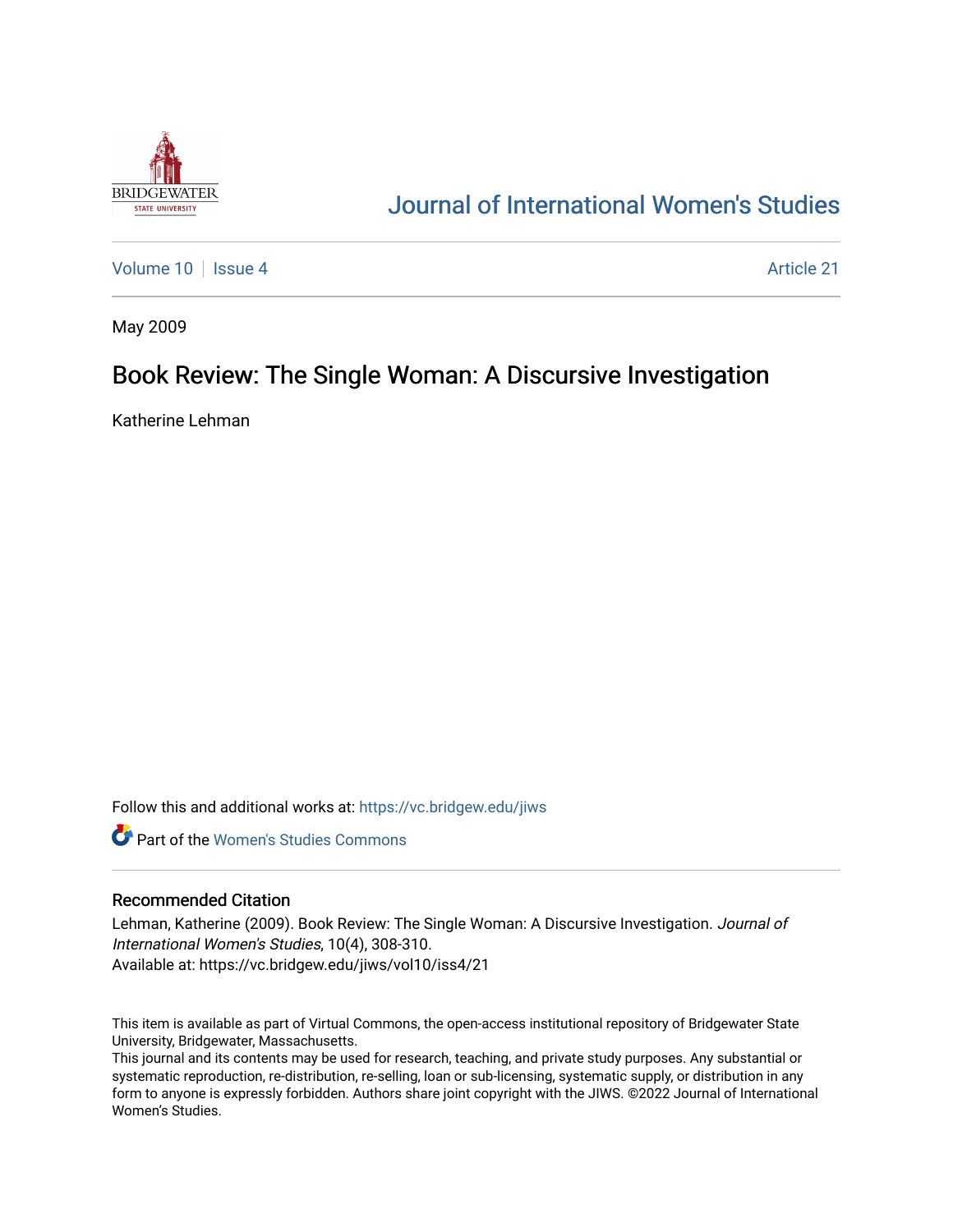#### *The Single Woman: A Discursive Investigation.*

2008. Jill Reynolds. London: Routledge Press. 192 pp. Appendices. \$26.95 (Paperback).

### Reviewed by Katherine Lehman<sup>1</sup>

In both Great Britain and the United States, single women are a sizeable and rapidly growing demographic. In 2005 some 39 percent of British women ages 18-49 had never married, a sharp increase from 25 years earlier (8). Yet in traditional scholarship, "single women as a category in their own right were invisible," writes British scholar Jill Reynolds. "I was drawn to the idea of 'giving voice' to women's experience, and framing more positive accounts of the richness and variety of women's lives" (4). In her book *The Single Woman: A Discursive Investigation*, Reynolds uses unmarried women's own words to establish new frameworks for understanding singleness.

Single women factor prominently in popular culture in international texts such as *Bridget Jones* and *Sex and the City*, both based on popular books. Unmarried women have long been the target audience for self-help books with titles such as *Live Alone and Like It* (1936) and *Single and Loving It* (2000). Yet Reynolds argues many of these books and media texts suggest that single women are merely compensating for the lack of companionship and status that marriage provides, and she notes that they promote heterosexual partnership as the primary goal.

 While academic studies provide more affirmative frameworks than the self-help genre, Reynolds argues that many scholars rely on "life-cycle" models that privilege marriage and parenthood and attach normative ages to these stages. Single women who deviate from these models may still experience them as "a dominant cultural storyline, or master narrative that shapes their lives, as it may be the course they and others have expected their lives to take" (29).

In contrast, Reynolds aims to define single women on their own terms and to analyze how language itself conveys complex and often contradictory understandings of single womanhood. Her study is based on research interviews with 30 women, ages 30 to 60, who agreed to be interviewed as a "woman alone" (2). Reynolds writes that she is less concerned with establishing a working definition of singleness than examining the fluidity and contradiction in unmarried women's self-definitions. "The meaning of singleness is elusive," she writes, alternately connoting a woman who is celibate, solitary, independent, desperate or powerful. "Singleness is thus open to constant rereading and interpretation" (13).

Reynolds, a senior lecturer in social work and health at The Open University, utilizes critical discursive psychology, which combines insights from ethnography and discourse analysis. Her book provides compelling snippets from participant interviews, followed by a skilled and detailed analysis. "I examine the identities that women construct themselves through their talk," Reynolds explains. "My participants drew on highly polarized constructions of singleness as a state that was both deeply problematic and at the same time full of rewards and potential" (51). Her close attention to

l

<sup>&</sup>lt;sup>1</sup> Katherine Lehman is assistant professor of Communications at Albright College in Reading, Pennsylvania. Her research explores historical representations of single women in popular television and film.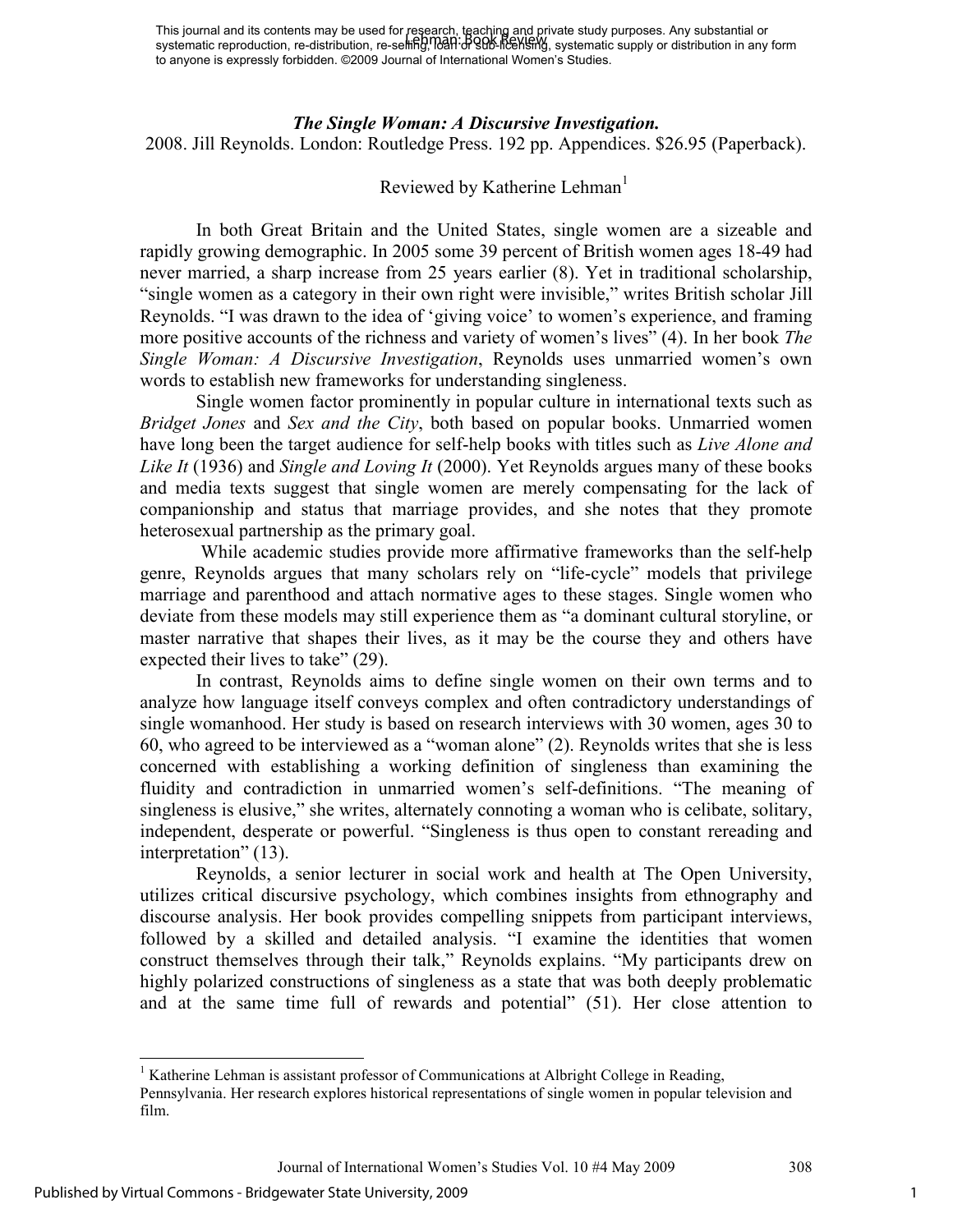participants' attitudes and language choice is complemented by choice quotations from authors such as Helen Fielding and Candace Bushnell that open each chapter.

In her chapter "Working With a 'Single' Identity," Reynolds notes that single women alternately define singleness as a personal deficit or social stigma or perceive it as a source of independence and choice – sometimes in the same conversation. These binary constructions also pose personal dilemmas for Reynolds' participants. "Either they can choose to construct singleness very positively … and then it becomes difficult to talk about any move out of the category. Or women can talk unashamedly about their desire for a relationship, and risk being constructed as deficient and 'desperate,' and marked by their failure to already have a man." (73).

In the following chapters on life narratives and "Choice and Chance in Relationships," single women relate their personal histories, often relying on traditional life-cycle models, yet also presenting more progressive frameworks that center on "inner growth and change" (91). Reynolds offers a compelling analysis of how participants explain their marital status. Women who claim to be single by choice present themselves as having agency; yet, they risk assuming full responsibility for failed and abusive relationships. Those who blamed chance  $-$  i.e., bad timing or lack of dating partners  $-$  for their single status risked coming across as passive and desperate in their desire for a relationship (110).

In "The Everyday Politics of Singleness" chapter, Reynolds examines her own role as interviewer, as when she asked participants if they were romantically partnered. She argues that her hesitance to raise the topic and attempts to soften the question reveal that in everyday conversation "to be single is a social identity that requires explanation" and "not having a partner is not an approved social attribute" (140, 146). Throughout her analysis, Reynolds is attentive to how her role as a researcher may influence responses. She defines herself as single, and ponders whether her study on "women alone" might inspire interview subjects to present a more confident front than in everyday conversation. Additionally, in the detailed appendix on research methods, Reynolds notes that she adjusted her research approach to enable women to discuss same-sex relationships and desires.

Reynolds argues that single women's struggles for self-definition are important to feminism. Whether single or married, women may feel pressured to define their identities in terms of relationships, or may struggle to balance independence with their need for connection. Likewise, the fact that many self-help books have focused more on individual singles' failings than the social structures that stigmatize unmarried women underscores the need for feminist activism. As most women will experience singleness at some point in their adult lives, Reynolds' insights may well apply to divorced, separated and widowed women as well as those who have never married.

Reynolds' work is suitable for upper-level undergraduate and graduate courses, and could serve as a useful example of feminist research methods in practice. It also is a welcome contribution to the growing academic field of single women studies. In recent years, Rutgers University sponsored a historical, cross-cultural research project on single women; authors such as E. Kay Trimberger have published studies refuting stereotypes and assumptions about unmarried women; and an online Scholars of Single Women network has formed to connect academics in disparate fields and locations. Although Reynolds' ample literature review examines the social-science works on single women,